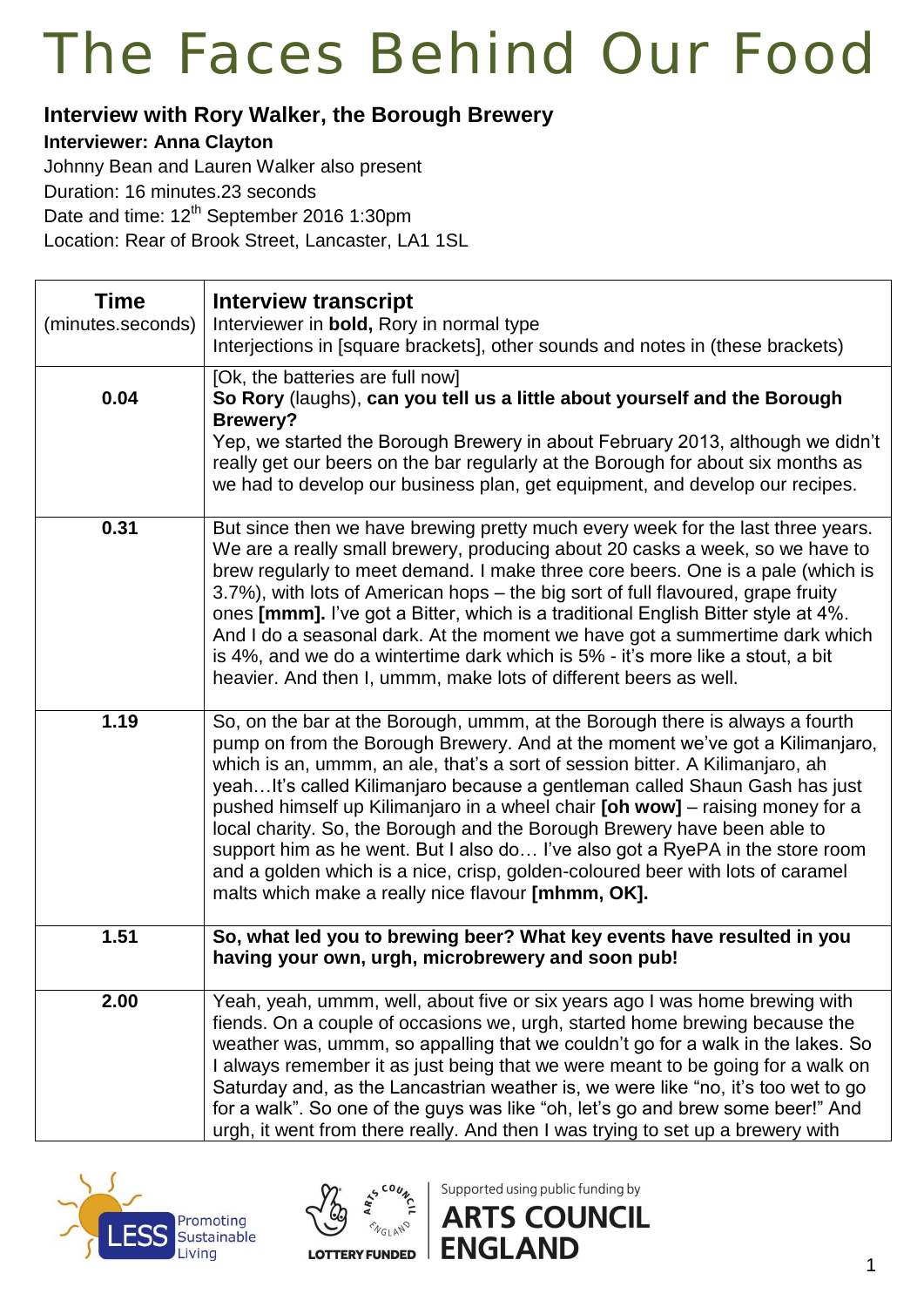|      | those friends but life took its, life took its route, and they both moved away and<br>set up in different places. At the time I was working on the bar at the Borough - to<br>pay my bills really. And Hannah, who runs the Borough, said "come and have a<br>chat with us about doing it together". That was November 2012. So, I had been<br>trying with friends for a couple of years. And then, within about six months of that<br>conversation with Hannah, we were up and going.                                                                                                                                                                                                                                                                                                                                                    |
|------|-------------------------------------------------------------------------------------------------------------------------------------------------------------------------------------------------------------------------------------------------------------------------------------------------------------------------------------------------------------------------------------------------------------------------------------------------------------------------------------------------------------------------------------------------------------------------------------------------------------------------------------------------------------------------------------------------------------------------------------------------------------------------------------------------------------------------------------------|
| 3.04 | So why did you move out of the Borough?<br>Urgh, I was brewing for three years in the cellar of the Borough. The Borough is<br>a fantastic, busy pub. And, urgh, I'd managed to find myself a little corner in there<br>when we set up. But, ummm, that was in negotiation with the chefs, and<br>everyone else that uses a really busy space down there. And then urgh, I was<br>ready to go. And I think everyone was ready for me to leave (laughs).<br>We also wanted to expand. As I said, we are about as small as any commercial<br>microbrewery is really, brewing just 20 casks a week. And ideally we'd grow a bit<br>and have some extra people working with us as well. In order to do that, we had<br>to find a new space. So we found a new space and got a new fermentation tank -<br>so we could make more beer! [Great]. |
| 3.56 | So, your beer is vegan- so it doesn't [yep] contain any animal products. So<br>what goes into other beers and why have you chosen make vegan beer?<br>I chose to make vegan beer because vegan beer just generally tastes better.<br>It, the product that goes in to make beer non-vegan is a product called isinglass,<br>which is a, ummm, product brought from the swim bladder of fish, generally<br>sturgeon fish, and it just helps, ummm, most breweries to standardise their beer.<br>So they can brew it and send it away and it will still come out looking as they<br>want it too. But, urgh, lots of my favourite breweries, including my own, don't use<br>it. And ummm I think it shows in the taste. Yeah. [OK].                                                                                                           |
| 4.48 | So, what else goes into your beer and where do you get your ingredients<br>from?<br>Urgh, water is the main ingredient. We use mains' water but we treat the, what<br>we would then call, 'liquor'. When you're turning it into beer, just to make it a little<br>more complicated, it's called liquor rather than water. And, if we're making a<br>pale, we can add certain salts and ummm organic compounds to it to make it<br>more suitable to pale flavours. And if we are making a dark then we can add<br>different things to it as well. So we treat the water a little bit to make it ideal for<br>the beer that we are making.                                                                                                                                                                                                  |
| 5.24 | I get my malts from Fawcett Malts in Yorkshire, in Castleford, which is one of the<br>oldest urgh family run UK companies that are in existence in the UK. It is also<br>about five minutes from where my dad went to, urgh, school. Urgh, so that's quite<br>nice. So, sometimes I forget to order the malts and I have to go and pick it up. So<br>I can get to go and see my grandma (laughs) and walk past where my dad was<br>from. Which is nice; it makes the best situation out of a bad situation.                                                                                                                                                                                                                                                                                                                               |
| 5.58 | We use a variety of hops. The pale that I do (the 3.7%) uses American hops. And<br>the, urgh, style of hops that are very popular at the moment are ones with big<br>fruity and huge flavours -lots of, ummm cloy, sort of fruit and pine forests. All                                                                                                                                                                                                                                                                                                                                                                                                                                                                                                                                                                                    |





Supported using public funding by **ARTS COUNCIL**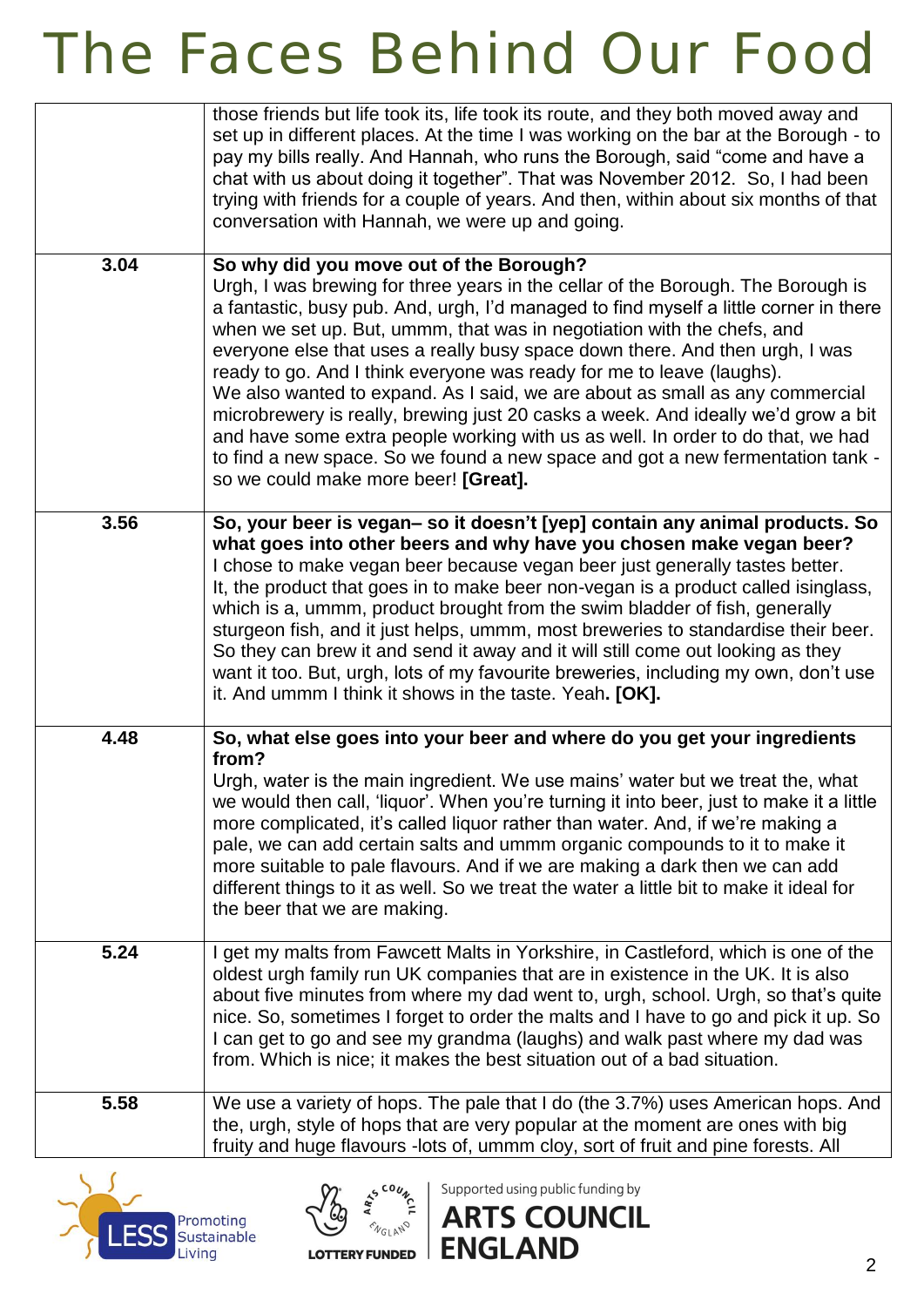|      | those sorts of flavours tend to come from parts of the world that don't have a<br>climate like England – ummm, so lots of sunshine and lots of dry, arid soil [OK]<br>generally.                                                                                                                                                                                                                                                                                                                                                                                                                                                                                                                                                                                                                                                                                                                                     |
|------|----------------------------------------------------------------------------------------------------------------------------------------------------------------------------------------------------------------------------------------------------------------------------------------------------------------------------------------------------------------------------------------------------------------------------------------------------------------------------------------------------------------------------------------------------------------------------------------------------------------------------------------------------------------------------------------------------------------------------------------------------------------------------------------------------------------------------------------------------------------------------------------------------------------------|
| 6.29 | Ummm, the UK makes fantastic hops that we use in our bitter and our darks use<br>UK hops predominantly. And that's the sort of style of hop that the UK creates<br>generally around like Kent and that sort of place. More earthy, sort of more<br>sensible, sort of, non, non- pokey hop. (laughs)                                                                                                                                                                                                                                                                                                                                                                                                                                                                                                                                                                                                                  |
| 6.59 | Ok, and is there anything else?<br>And then we add, ummm, we use yeast as well. We use dehydrated yeast; we<br>don't have our own culture of yeast. One of the reasons for that is because we<br>make vegan beer. What the isinglass does is clear the beer, and ummm in order<br>to get our beer clear we use a specific type of yeast that creates a very clear type<br>of beer. Umm, so we use, ummm, it's a bit boring, but its Safale 04, a German<br>based yeast manufacturer. But it's great. (laughs) And that's pretty much it. The<br>rest is time, temperatures and a bit of process.<br>[OK, Ok do you want to tell us?]                                                                                                                                                                                                                                                                                 |
| 7.41 | So how do you make the, a general or an average beer? And how long does<br>this take? Describe your day.<br>Yeah, ummm, I should know this by heart shouldn't I? But why am I looking for<br>my notes? Ummm, it takes about seven hours. You heat the water up and there<br>is a mash tun which is like a big tea bag. So the barley grain goes into the mash<br>tun and it mashes like a tea bag mashes. It steeps in the water for about an hour<br>and a half. And then, as I draw the, urgh, liquid out, now called wort, (its no<br>longer called liquor), I put it into another boiler which we call the copper (because<br>they used to be made of copper rather than stainless steel).                                                                                                                                                                                                                       |
| 8.45 | But then I'll be rinsing more liquor water through the mash in order to rinse out all<br>of the sugars and all of the flavours (sound of train passing) that are in the mash.<br>To fill up the copper basically is the idea. That's probably about half way through<br>the day. And then, we bring the copper up to boil, and we put in the hops.<br>Ummm, so at the beginning if you put in hops, you tend to put in the bittering<br>hops because it's a more efficient way of getting the flavour out of the hops to<br>create a bitter flavour. And then towards the end of the boil (which I normally boil<br>for an hour and a half). Towards the end of the boil you, ummm, add in some<br>flavouring aroma hops. And because they have only been in for maybe three to<br>five minutes, they don't have the effect of turning into a bittering flavour – you'll<br>get the, a more wider group of flavours. |
| 9.37 | But, you also pick the hops specific to the job you want it to do [hmmm]. So, you<br>don't put in a delicate hop at the beginning because its just going to disappear.<br>You put in the really pokey ones at the beginning and the more delicate ones, or<br>the ones more suited to a bigger flavour, at the end. And then you cool it down<br>really quickly - it goes from about 100+ degrees of boiling ummm, boiling beer to<br>about 23 degrees through a counter flow chiller, ummm into a fermentation tank.<br>Because you are about to add the yeast and the yeast would just die if you put it<br>in at a really hot temperature -so you want to bring it down really quickly and put                                                                                                                                                                                                                    |





Supported using public funding by

**ARTS COUNCIL**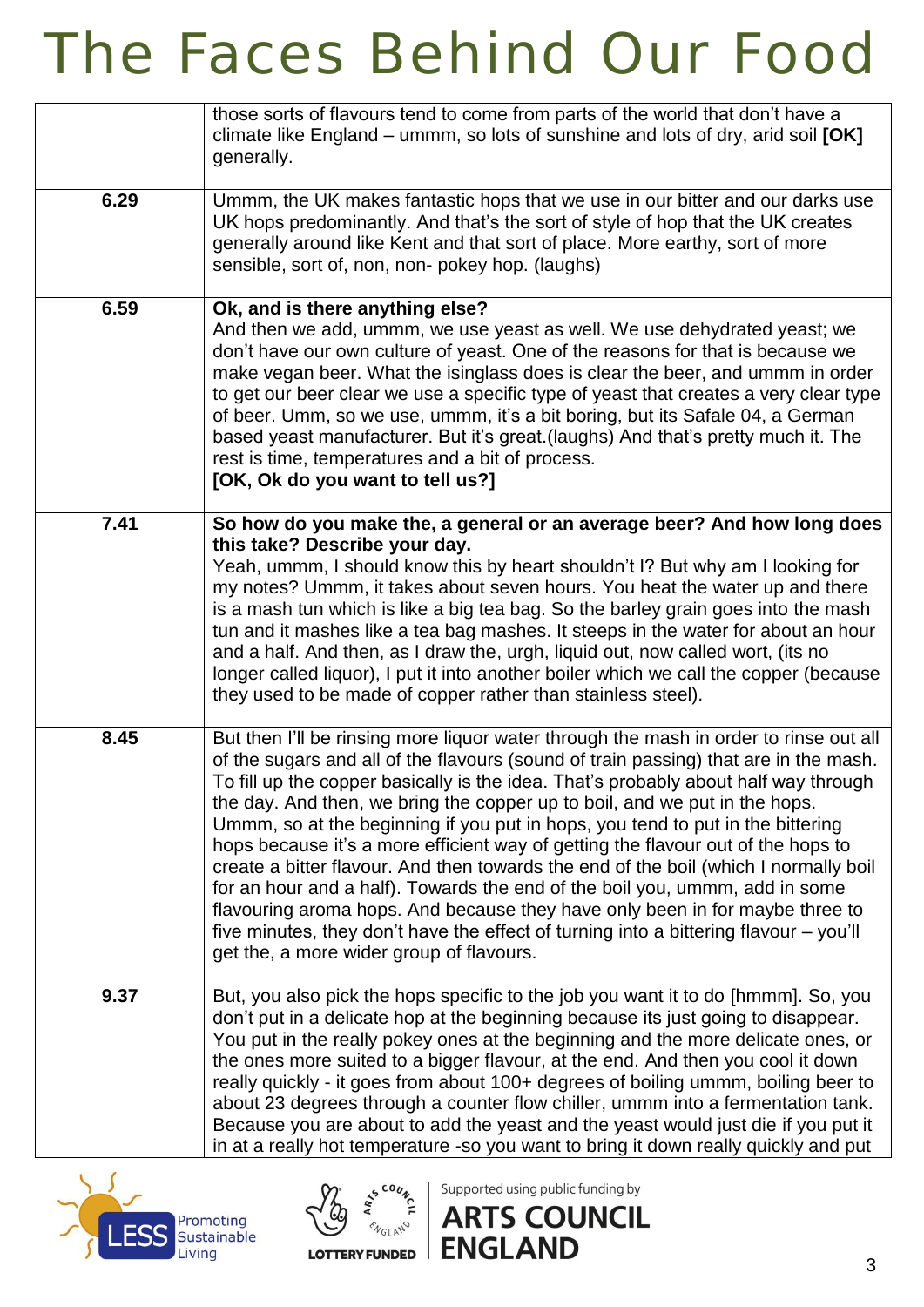|       | it into the fermentation tank. Add the yeast, set the temperature, chillers, set the<br>temperature on the chillers so that the yeast doesn't create too much heat and<br>hurt itself (and hurt your beer), ummm and then you leave it for about a week. It<br>ferments for about five days and then you put the chillers on for 48 hours and it<br>just makes any, any remaining yeast just go dormant, drop out. Put it into a cask;<br>seal the cask; put the cask into storage; leave the cask for about a week just to<br>condition- urgh, to round off any flavours and just to make it a nice sort of well-<br>balanced beer, and then it's ready for service. [OK] (laughs).                                                                                                                                                                           |
|-------|----------------------------------------------------------------------------------------------------------------------------------------------------------------------------------------------------------------------------------------------------------------------------------------------------------------------------------------------------------------------------------------------------------------------------------------------------------------------------------------------------------------------------------------------------------------------------------------------------------------------------------------------------------------------------------------------------------------------------------------------------------------------------------------------------------------------------------------------------------------|
| 10.41 | So, based on your experience of trying to set up your own microbrewery<br>(it's taken you quite a long time), do you have any advice for other younger<br>people who want to establish their own food or drink business?                                                                                                                                                                                                                                                                                                                                                                                                                                                                                                                                                                                                                                       |
| 10.54 | (sound of pages turning) Urgh, yeah, urgh Lancaster is a brilliant place to be<br>setting up businesses. There are a lot of people open to supplying or supporting<br>people of any ages in setting up, setting up businesses- particularly within the<br>food market I think. I would say to, what helped me a lot, was ummm having<br>done a lot of research prior to actually becoming commercially active. Partly<br>because, that was drinking beer, but also because the brewing industry locally is<br>a really sort of friendly and supportive industry where I'd go up and introduce<br>myself to local brewers and say 'I'm thinking of setting up on your doorstep, can<br>you tell me how you do what you do?' And they would tell me how they do what<br>they do, which, I don't suppose there are many other industries where people do<br>that? |
| 11.52 | So: do your research and know your market. Ummm, unless you start with a lot<br>of money, you are going to have to work doubly hard. (sound of train) And, I<br>would ummm also say, keep your costs low and grow gradually. Because one of<br>the dangers of starting a business is not keeping your costs low, and not having<br>the growth you expect to have or not having the sales you expect to have and<br>then you run into problems straight away. So, try and be realistic about, ummm,<br>how it's going to go and then good luck! [OK]                                                                                                                                                                                                                                                                                                            |
| 12.31 | Are there any other opportunities or challenges facing you and your<br>business that we haven't covered?<br>Ummm, not, no, not for We're looking, we're looking good at the moment.<br>Things are looking well. We have just moved out of the cellar in the Borough,<br>moved into a nice new home. Our sales have been good from day one and we<br>are confident that with our expanded capacity then we will continue to look good<br>and to grow. Ummm, we are going to do that by offering different products and<br>maintaining our core products as well, but sort of expanding what we offer.                                                                                                                                                                                                                                                           |
| 13.09 | Ummm, I do think, one of the things that I really struggled with when I was setting<br>up prior to working with the Borough, was, ummm, finding space to be able to<br>ummm, well it was basically making the jump from my kitchen - brewing in my<br>kitchen - to a commercial space that we could, we could just use to make the<br>jump. There isn't really the provision in Lancaster for, ummm, it doesn't, it<br>shouldn't, it doesn't have to be fancy it just has to be somewhere you can go,<br>maybe for a year and get a cheap lease, and apply your trade and see how it                                                                                                                                                                                                                                                                           |





Supported using public funding by

**ARTS COUNCIL**